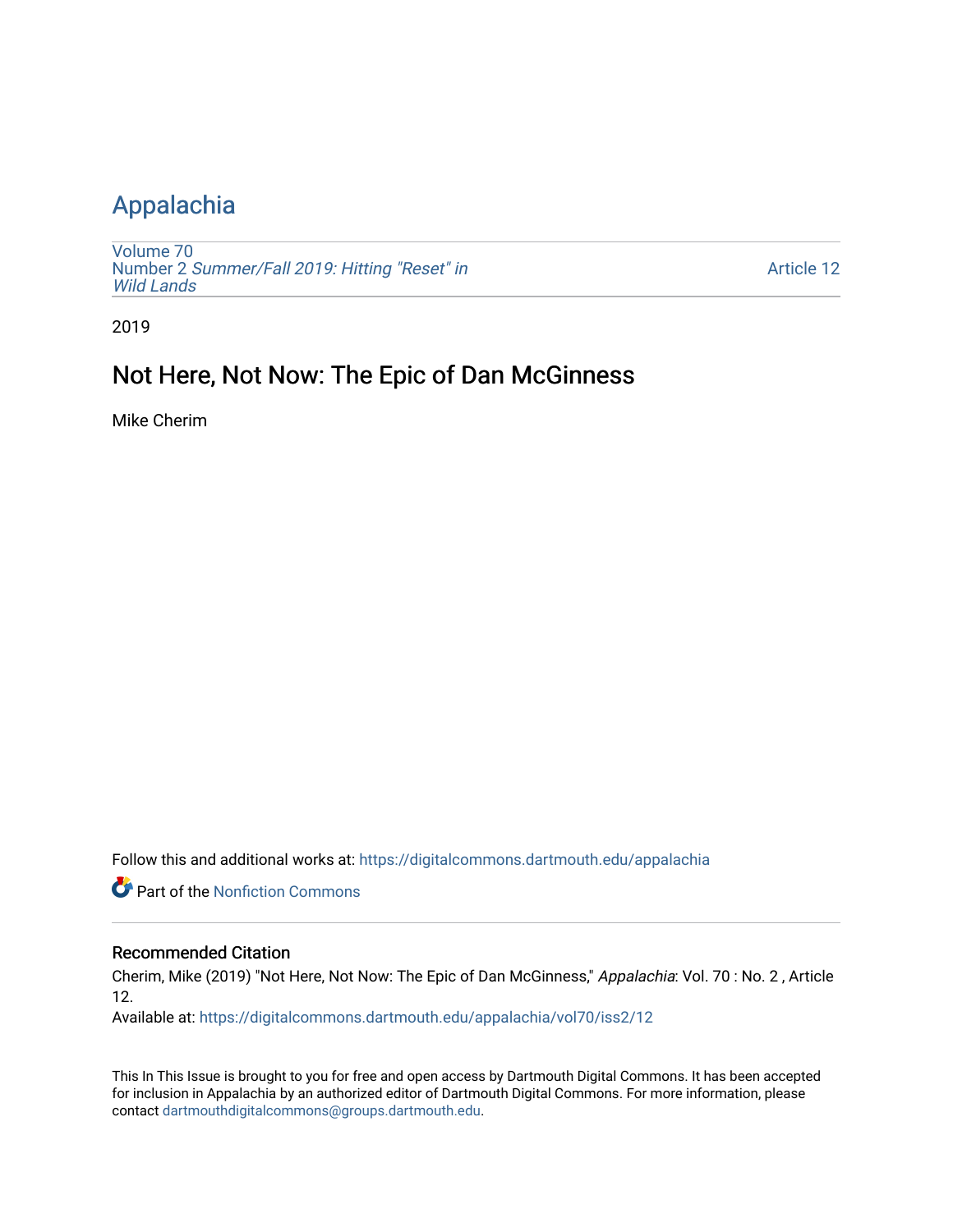# Not Here, Not Now

*The epic of Dan McGinness*

Mike Cherim

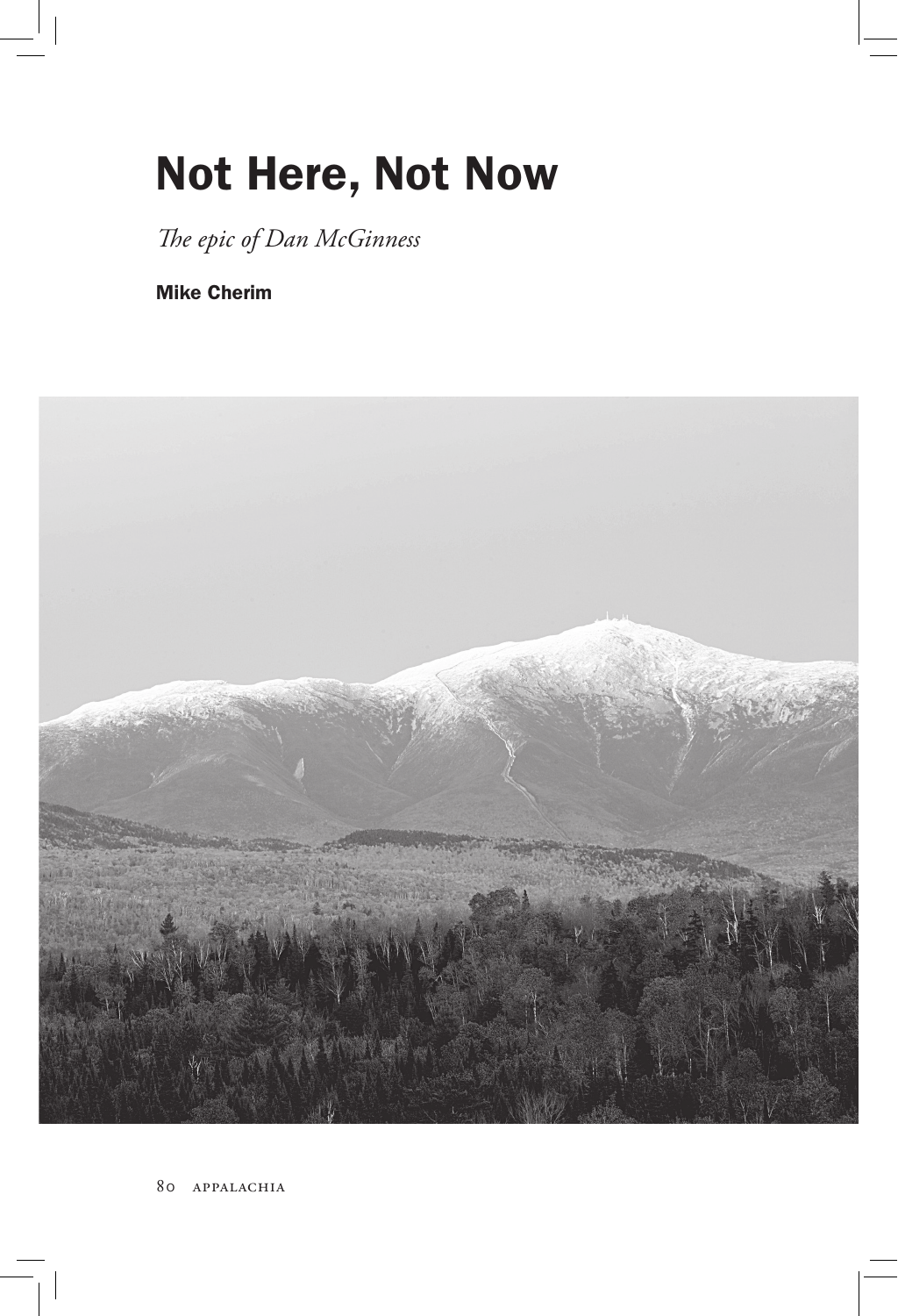DAN MCGINNESS IS AMONG THE HIKER ELITE IN NEW ENGLAND, where many of us admire his exploits. Four years ago, he endured a scary, unplanned overnight in mid-December. He agreed to show me where he'd hunkered down that night so that I could write this story. So we made our way to the ravine just north of Mount Eisenhower, where he'd spent that long night. We couldn't drop down far enough, because we didn't have the supporting snow underfoot. McGinness found a spot as low as he could reach to show the approximate arrangement. Nestled in the krummholz, it would have been a miserable experience, to be sure.

We had made great time as we flew up the mountain, bounding strongly from rock to rock, gliding ever upward Ammonoosuc Ravine Trail. We both sweated and breathed hard as we progressed, but Dan had a lot more to give, whereas I had little speed left on the ascent. (In my defense, I had climbed another mountain that morning.) He could continue this for a mind-boggling number of hours. He has hiked not only the classic Presidential Traverse but has succeeded at this in both directions, back-to-back: from the Appalachia trailhead on Route 2 to the Highland Center, then back to Appalachia the way he came. That represents only a small sliver of what he has done since 2010, when he embraced the sport. Dan McGinness has performed some amazing feats beyond my ability and that of most people—even beyond that of most fit hikers.

This made me wonder: Can the strong win in the mountains? Can they prevail against all odds, coming out on top when pitted against nature? Well, sometimes they can, as I learned from Dan McGinness, but they need a bit of foresight, preparedness, and good old-fashioned fortitude. That's what Dan had. He got himself into a bit of trouble in the White Mountains. But he saw himself through it. He had prepared fairly well, and he kept a clear head, but he is also quite simply a tough, resilient hiker. I'm not going to tell you a perfect story where our protagonist did everything right. That was not the case: Dan made mistakes that he has graciously shared with me so we can learn from them.

He learned the hard way, as we all do at one point or another. His compass, as you'll learn, lay uselessly buried in his pack, for example. It should have been

*Late autumn on Mount Washington brings up the question: Can the strong win in the formidable White Mountains of New Hampshire?* JERRY AND MARCY MONKMAN/ECOPHOTOGRAPHY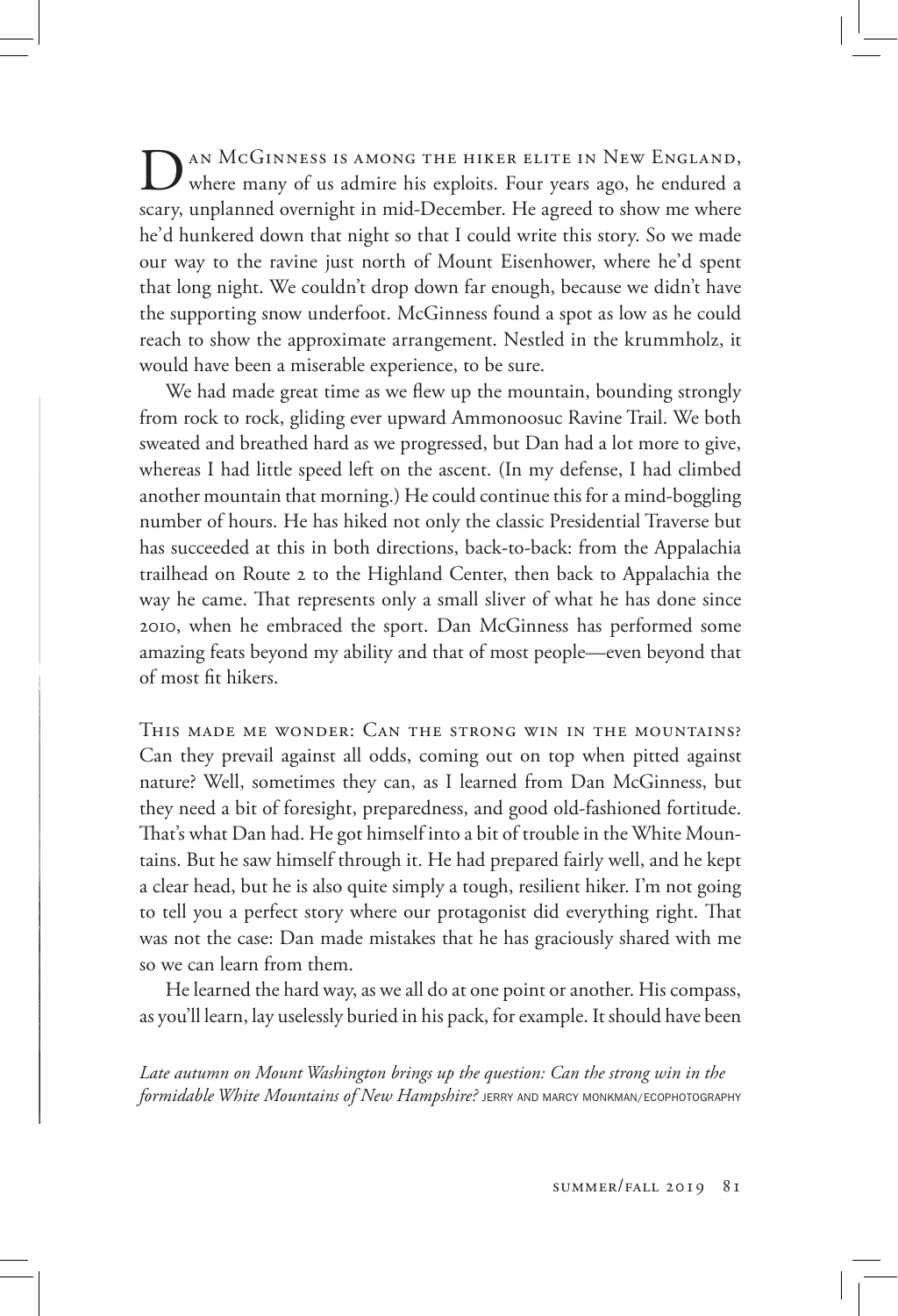accessible, especially after his electronics quit on him; only a camera made it through the night. He also failed to take a sleeping pad, a sleeping bag, or many lower-body layers. All would have insulated him from the cold ground in an emergency. As a result, his night was far more uncomfortable than it needed to be. His lack of rest before the hike might have been too much for a lesser person. Dan also learned that once sweaty boots are exposed to freezing temperatures, getting them back on may be difficult, if not impossible.

What follows is an epic of self-rescue, a tale of involuntarily stranding overnight. A situation resulting not from injury but from an unrecoverable navigational challenge. The time and place is near-winter in the Presidential Range—which is like real winter everywhere else. It's a tale of sound thinking, courage, and extreme fitness, together spelling the difference between life and death. After all, it doesn't always end badly. Sometimes hikers save themselves.

Let's follow along on Dan McGinness's adventure. Let's learn from him.

#### Part 1: All According to Plan

Dan's planned hike for the day was a "classic" Presidential Traverse, north to south from Mount Madison to Mount Pierce, with an atypical and difficult detour to Mount Isolation. He'd end up covering 26.5 miles with 11,700 feet of elevation gain when all was said and done. This route was extreme, yes, but Dan was "gridding," meaning he was hiking all 48 of New Hampshire's 4,000-footers in every month of the year, for a total of 576 summits. This sort of challenge was common for him. He could totally do this. He had a ton of practical experience, was super fit, and had completed similar—even tougher—hikes in the past.

The date was Sunday, December 14, 2014, when the forecast called for a good chance of awesomeness: a high temperature of 28 degrees Fahrenheit, winds maxing out in the 40s, with a lot of cloud cover and unsettled weather expected. Visibility would be decent at ground level, and weather reports predicted a low chance of precipitation. All of this gave Dan's plan a green light.

He started at the Appalachia trailhead on Route 2 in Randolph, New Hampshire. He met up with two friends and elite hikers, Jason and Andrew. They would accompany Dan for the first half of the traverse, bailing after Mount Washington. After a quick gear check, the trio set off at 8:35 a.m. up Valley Way, heading toward the col between mounts Madison and Adams.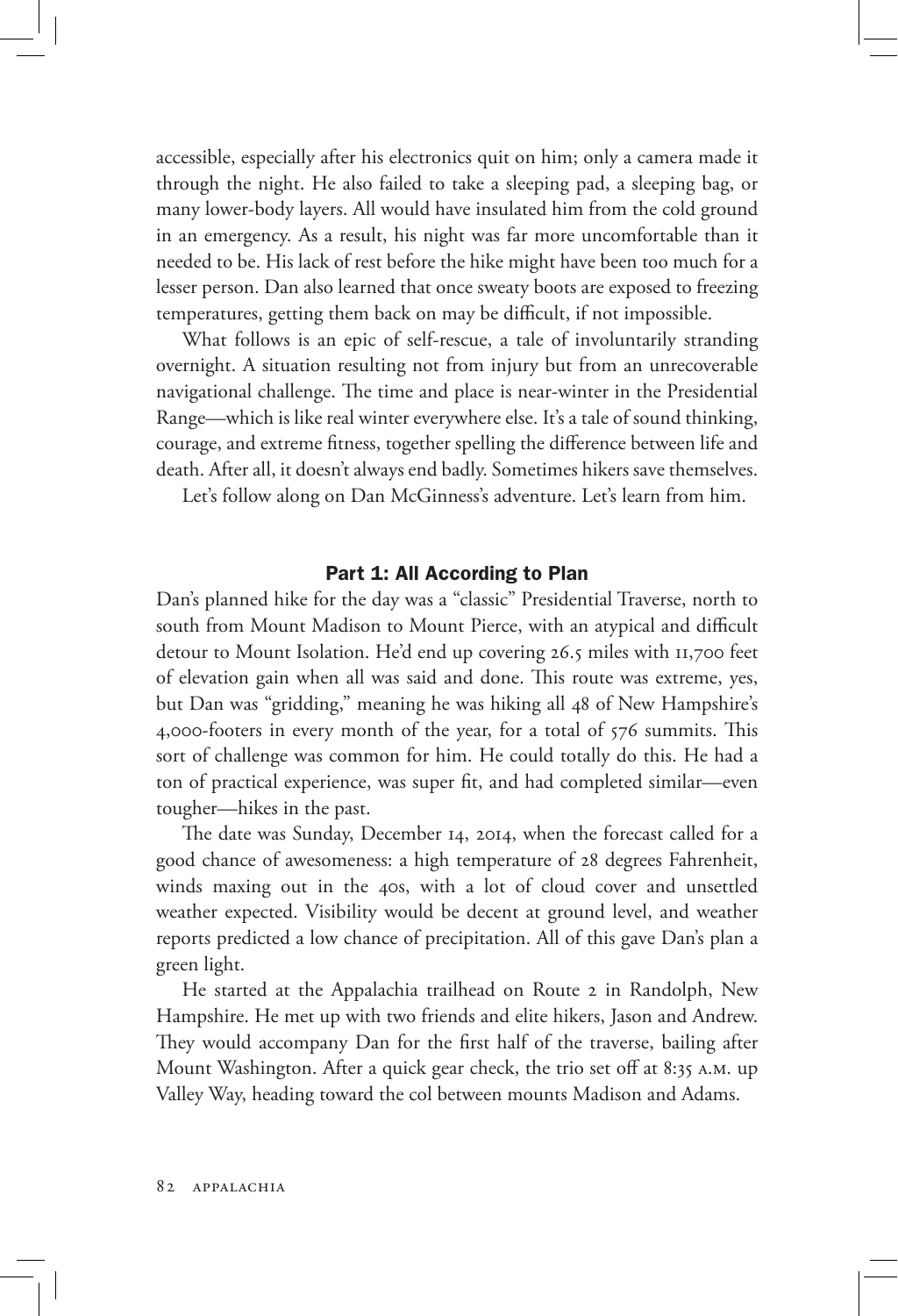Everything went according to plan. Stripped down to T-shirts and feeling great, they bagged Madison first, backtracked to the col, then hiked over to Adams to claim that mountain. The skies were littered with clouds, making for some interesting scenics. They experienced a momentary "fogbow" on Adams as they become enshrouded by a cloud. It was surreal, and McGinness and his companions loved it. The wind kicked up on this peak, but they hooted and hollered their pleasure.

They had business to attend to, so they didn't linger. The clouds obscured their way off Adams—the cairns on Adams are notoriously small—and they began heading south on Star Lake Trail instead of west on Lowe's Path. They quickly realized their error, backtracked to the top, and got on track. This happens up there more than people realize. Soon, they were moving westward across Edmands Col between mounts Adams and Jefferson. The latter was to be their next mountain summit.

The weather was better on Jefferson. Although they stumbled a bit on Adams, they made up for it on Jefferson and were treated to an undercast with clear, blue skies above them, while the clouds remained below. By 2:30 in the afternoon, the trio was taking a lazy break in Sphinx Col between mounts Jefferson and Clay. The temperatures were so mild they were shirtless



*In his element, Dan McGinness grabbed a selfie just after he started needing more layers.*  DAN McGINNESS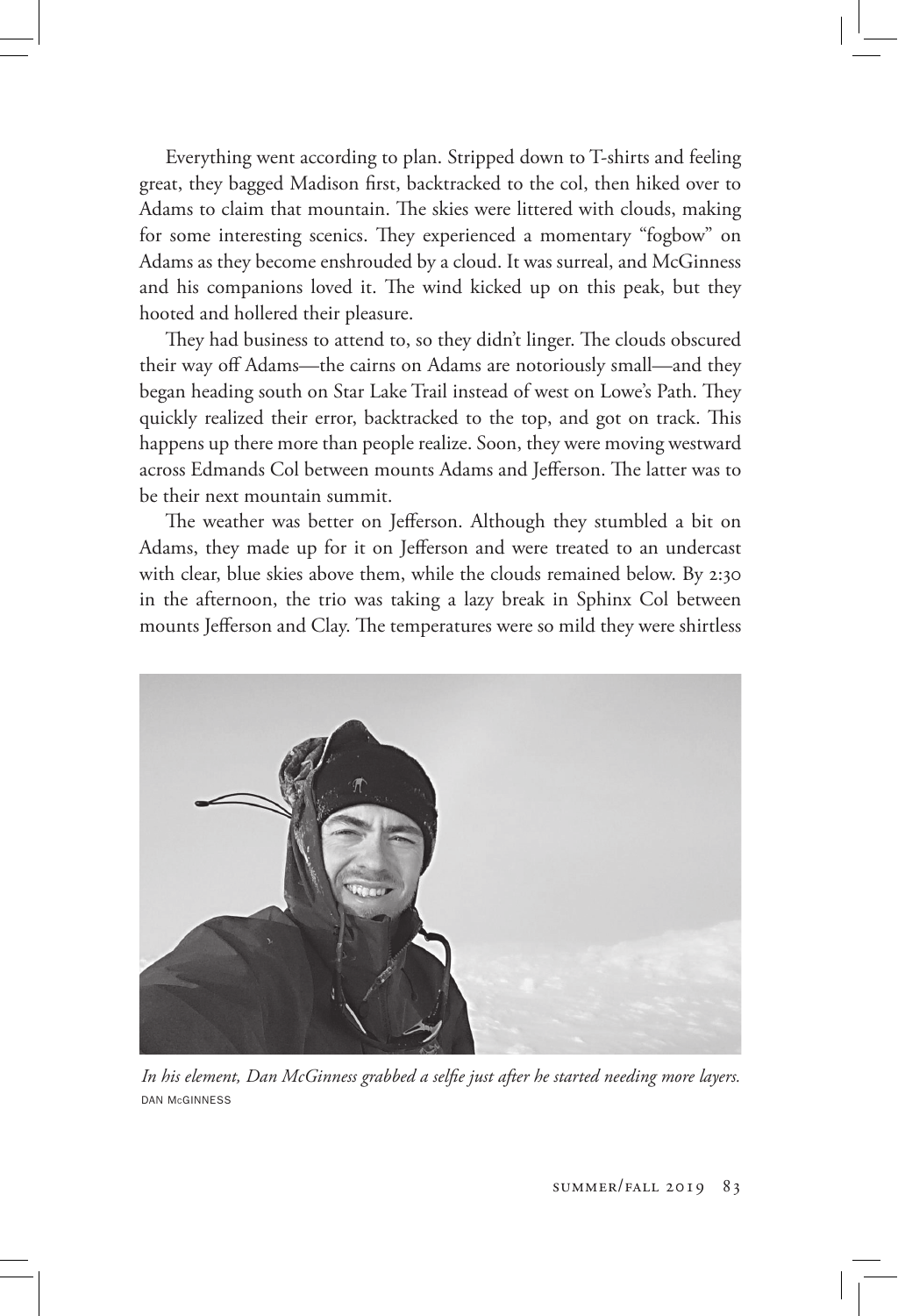during this stop. This is uncommon in the Northern Presidentials in mid-December. McGinness and his friends loved it. They didn't forget their journey's demands, though, so they moved on quickly.

They reached the 6,288-foot summit of Mount Washington at about 4 p.m. The clouds shrouded the sun, creating an unearthly orange glow. The temperatures dropped to freezing again, and some rime ice formed on their gear, signs, rocks, and cairns. These conditions, while really cool looking, slowed navigation. They removed their T-shirts and pulled on warmer layers.

#### Part 2: Going It Alone

As planned, Jason and Andrew left Dan about 0.4 mile below the Washington summit. The friends continued down toward the Appalachian Mountain Club's Lakes of the Clouds Hut, while Dan veered off on Davis Path to bag Mount Isolation, taking a significant detour from a typical Presidential traverse. Dan entered an area where he would see very few people, if anyone. His friends headed west down Ammonoosuc Ravine Trail, and Dan was now on his own, hiking south toward the aptly named Isolation.

Unsurprisingly the trail resembled the mountain name. It was unbroken as Dan dipped into the boreal zone. Mount Isolation's summit barely crests 4,000 feet. His progress slowed. Conifers lined the snowed-in path, heavy with encrusted snow and bent over the route, blocking Dan's way. He pushed through with his body. Dogged determination drove him forward. Bear in mind that Dan wasn't in over his head, nor was he out of his element. He was accustomed to this sort of difficulty. He often hiked at night, aligning his time in the alpine zone with astronomical events or significant dates in his calendar.

Dan reached Isolation's dark, cold summit an hour and a half later. He didn't linger, instead turning around and going back the way he came. He found the going slightly easier on the broken trail. He arrived at Boott Spur, then made his way across the flats toward Mount Monroe via Camel Trail. He enjoyed a brief Geminids meteor shower during this crossing, as he had hoped for. The skies cleared overhead long enough to allow this. His snowy detour to Isolation had soaked him with snow and sweat. "The heavy labor of ducking and crawling made me sweat on the way back," he remembered. His outer layer "had become like a solid encrusted jacket." Still, Dan felt strong, warm enough, and dry where he needed to be. He continued on through the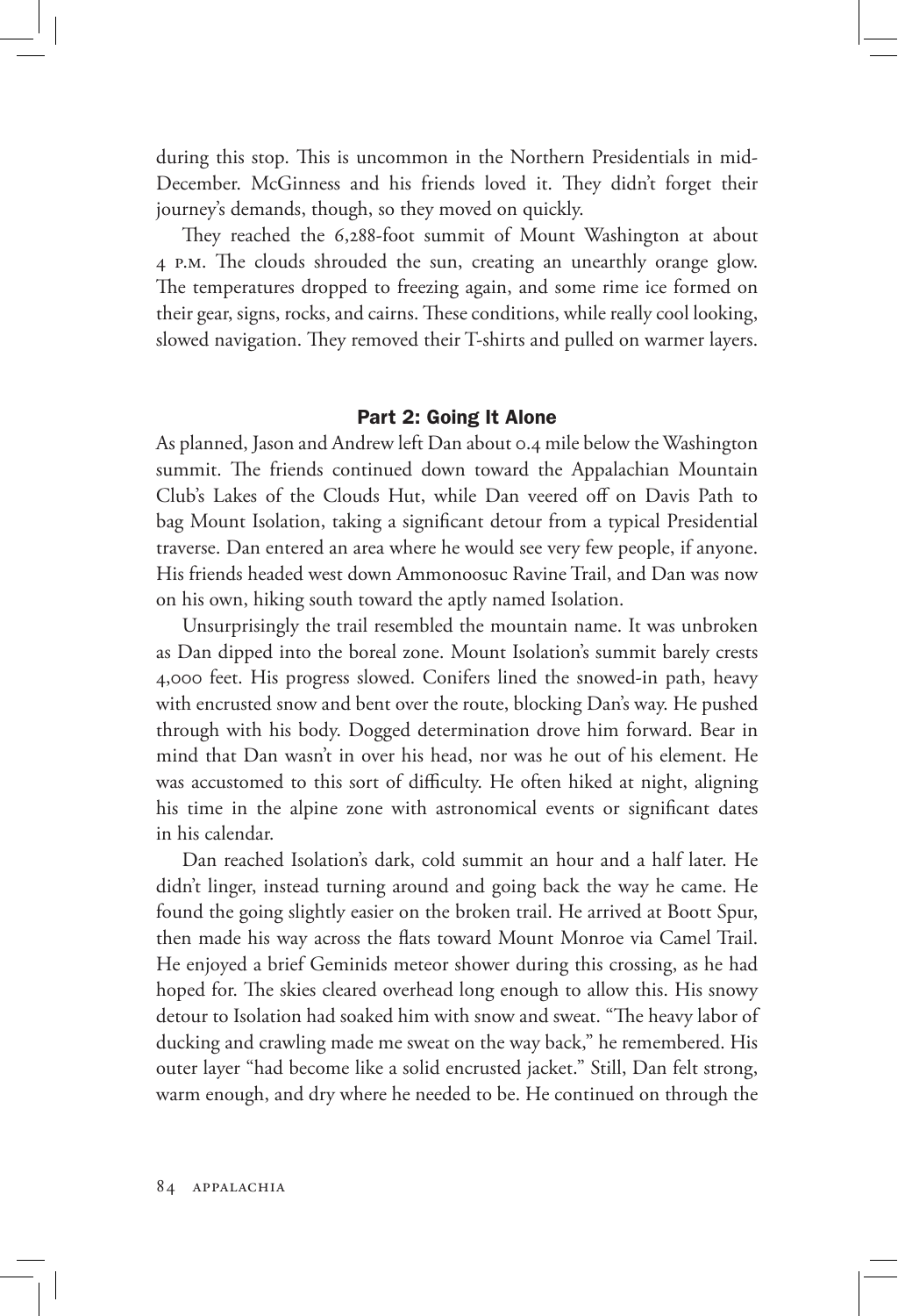evening accompanied by billions of stars, feeling exquisite and confident that the tough stuff was behind him. The weather at the moment was in his favor.

That would change.

#### Part 3: A Turn of Events

Reaching out to his family at around 10 p.m. while trying to stand out of the ever-increasing wind near Monroe's summit, Dan used the last of his cell phone's battery power. He expected to be done with his traverse by 1 or 2 a.m., and he managed to get a message out to his family before his phone went dead. It was time to move along to Mounts Franklin and Eisenhower. The end was near—and that was a relief, because Dan had to work in the morning. This was nuts, for sure, but for Dan, the "gridder," it was pretty normal.

Dan descended the south side of Monroe toward Little Monroe then hiked toward Franklin and whatever unnamed mound comes next. He dropped steeply down toward the junction with Crawford Path, Mount Eisenhower Trail, and points south. It was dark, the wind cranked noisily, and the clouds now settled in around him, hampering his ability to see. Dan moved through an ice fog. This was not a hospitable place. He tried to stay on trail, but he struggled. Even in daylight, the area between Franklin and Eisenhower and its odd junctions can confuse hikers. He looked for the cairns that marked the way but couldn't find them. He took out his GPS unit, hoping to find his precise location. But like his phone, that unit was dead, and the screen remained blank. The wind raged. A shiver went down his spine. He never set eyes on the junction sign. Dan was lost.

He continued on the best he could, still descending where he shouldn't have been and heading more northwest than southwest, as needed. His compass sat deep in his pack. Instead of things getting easier, his way became more difficult. The stunted krummholz gave way to taller trees and deep, unbroken snow. Dan knew he was off-trail and felt pretty sure he had descended more than he should have. He yearned for and sought the hard-packed trail but instead found himself barely floating among taller trees, wading through deep snow, and seeking firm footing, "like a Plinko chip barely hanging on." The forest poised to swallow him up and hide him until spring.

The route was exhausting him as he tried to continue, discouraged, deflated, blinded, and maybe even getting a bit nervous. He was not one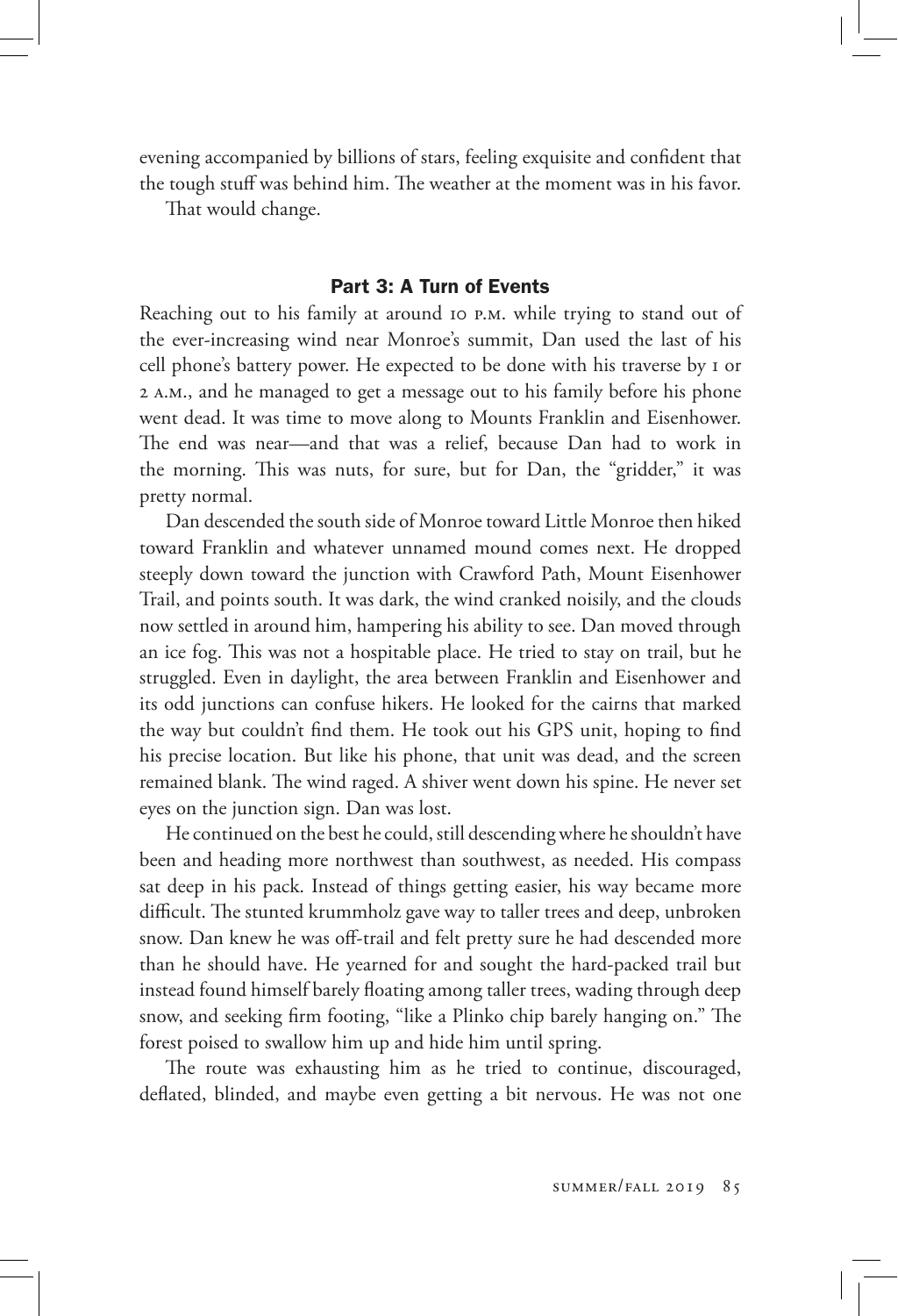to be easily defeated, and admitting he felt anxious was new to him. Dan recognized he was wasting his time and energy, struggling to reacquire the trail. He was blinded by his own headlamp reflecting in the dense mist. If he continued, he might get himself into serious trouble by getting too wet, too tired, or too cold—as if the situation wasn't already serious enough. At this point, Dan still had one really important thing going for him: He was lucid, thinking clearly, and not hypothermic. After all, losing one's ability to reason can be fatal. Also in his favor, Dan had most of the proper gear and knew how to use it. He wisely decided it was time to employ it—while he still could.

Dan made a nest in the trees, first digging a narrow trench of sorts that he could slip farther into, out of the brisk wind and penetrating ice fog. He then pulled supporting spruce boughs down over the trench bed. On top of these, he drew a tarp creating a fairly cozy home in the snow. He then donned the extra upper-body layers he carried. Thankfully it wasn't an extreme night. The temperature had barely fallen below the freezing mark. The conditions still made up a recipe for hypothermia, but tonight freezing to death would be unlikely.

Unfortunately Dan didn't have a sleeping bag or a pad, so he propped himself up on a hard-shell jacket to get off the cold, snowy ground. This was fine for a bit, but it didn't work for long, because the snow kept melting underneath him. Dan was wet and cold. He would never get comfortable, this much was true, but survival situations are generally more about staying alive. He spent the night sitting up cross-legged in his makeshift shelter, boots removed, alternately rubbing his feet and shifting his butt. Dan felt no fear, but he wasn't a happy camper. He felt discouraged. He waited for daybreak. He knew his trial could be much worse.

#### Part 4: The Aftermath

Dan made it. Morning came. All of his toes and fingers were intact, but his spirit was bruised. He struggled to put his now frozen boots back on—one of the worst experiences of his ordeal. Eventually he managed, then gathered the belongings that had probably saved his life and stuffed them back into his pack. He stood up and hiked up toward the top of the ridge in the col. He found himself just north of Mount Eisenhower, roughly at the Eisenhower/ Crawford Path junction. The sun was out, and Dan was feeling OK—so good that he decided to continue his traverse, first taking on Eisenhower, then summiting Mount Pierce.